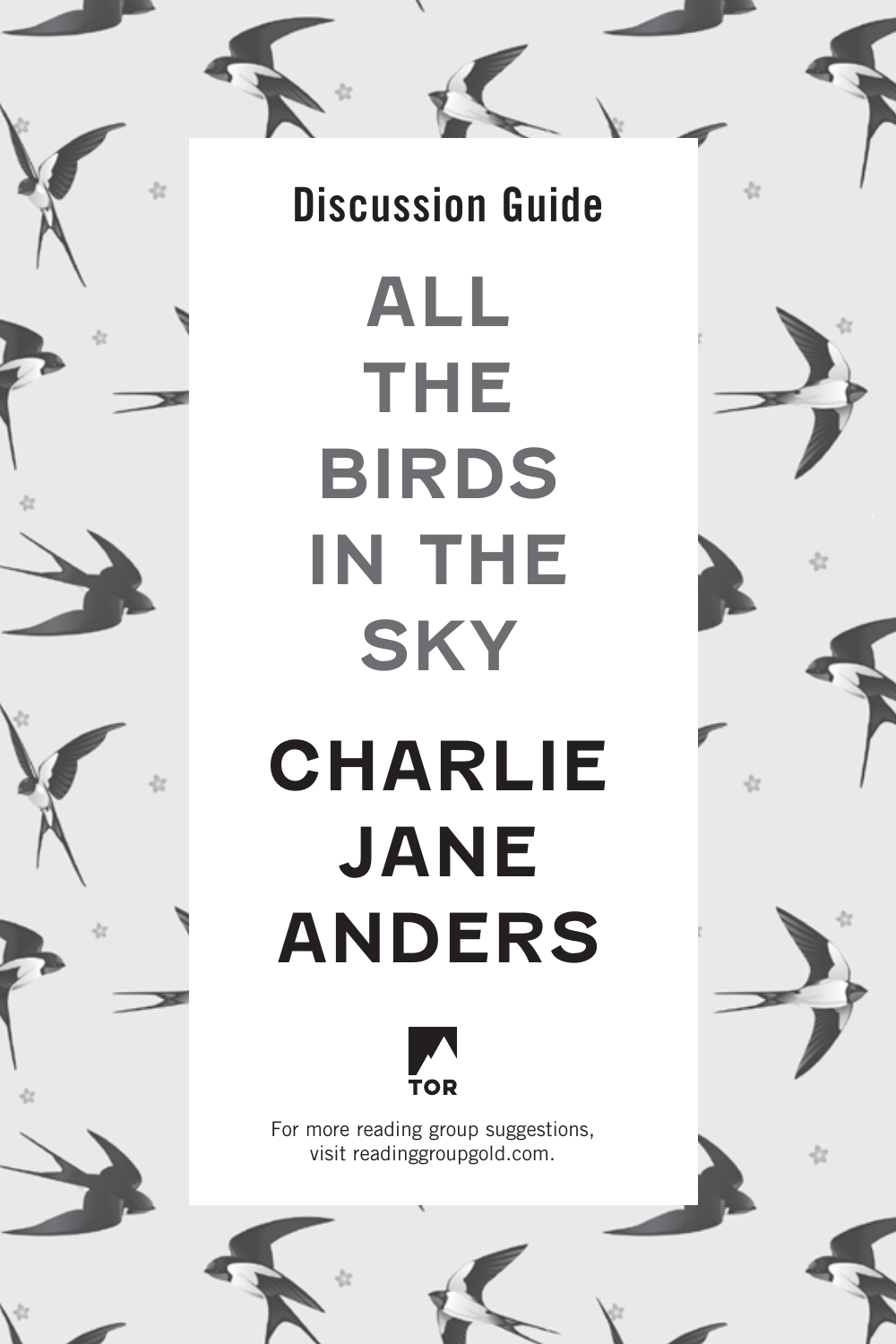

**The information and discussion questions that follow are intended to enhance your reading of** *All the Birds in the Sky.* **Please feel free to adapt these materials to suit your needs and interests.** 

- 1) In *All the Birds in the Sky,* Laurence Armstead and Patricia Delfine embody two worlds and two often brutally competing forces: science and magic. In what ways do those separate realms keep the two characters apart—and are there other ways in which their seemingly opposite powers make them familiar to each other, or draw them closer? How is it that they understand each other so well across such a divide?
- 2) When Patricia and Laurence first really get to know each other, they are both deeply unhappy—trapped in schools and homes in which they are scorned or even punished for their greatest gifts and for the truth of who they are. How do you think that experience affects the way their adult relationship unfolds once they meet again in San Francisco? Have you ever renewed a friendship with someone who knew you long ago, at a time when you felt your life was at its worst? What was it like to revisit that relationship as an older and different person?
- 3) Patricia and Laurence's worlds orbit each other throughout the book, clashing more often and more severely as their story escalates. Are science and magic—as worldviews essentially at odds? What are the goals and priorities of each? Are there any goals that they share? Could there be benefits to their overlapping or working together, and do you see any examples of that in the book?
- 4) The witches' code of avoiding "Aggrandizement" at all costs seems to be a constant thorn in Patricia's side. Do you see Patricia as self-aggrandizing—trying to gather attention or praise for her abilities? What is it about her behavior that makes the other witches monitor her so closely? And how

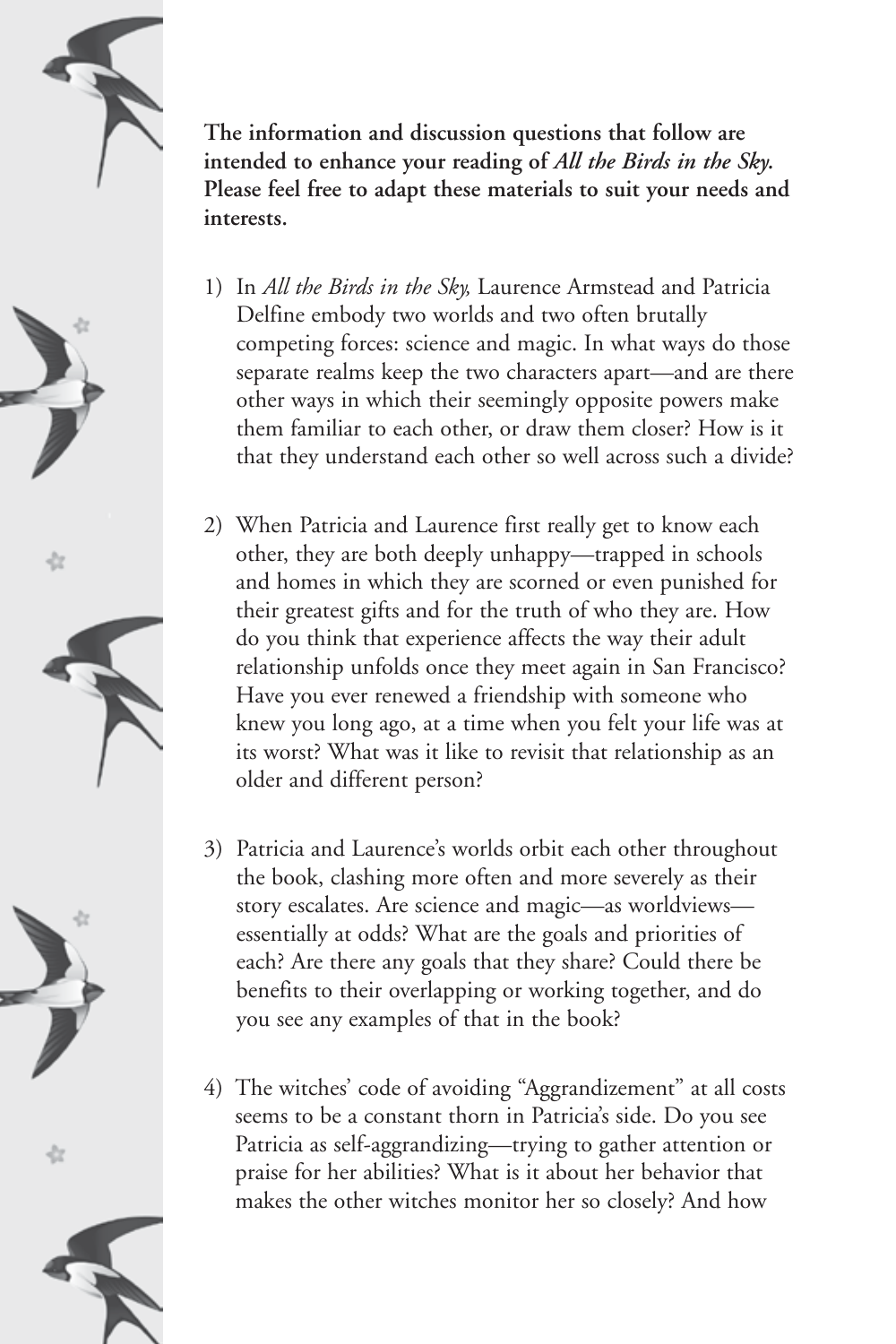does the notion of Aggrandizement balance against her extraordinary—and growing—powers and skills? Why is humility so important to the community of witches?

- 5) Laurence's world, on the other hand, is part of the Silicon Valley culture that celebrates aggrandizement in the constant search for the most buzz, the most celebrity, the most funding, and the most attention. What is Laurence's relationship to that culture? What are his truest priorities, the goals that he cares most about? Have they changed substantially since childhood?
- 6) In the course of Patricia's story, we learn that the world of witches spans a divide, between Healers and Tricksters. Do you see one or the other power as being stronger in Patricia? What role does each type of witch have to play in the world? Do both groups use their powers for good? If you were one of the witches in Anders's story, which type would you be? Do you see analogous groups in the mortal world?
- 7) The Tree is, in effect, the beginning of Patricia's life as a witch, and the birds are the ones who first guide her to it. Throughout the book, Patricia dreams of being in the forest, near or searching for the Tree. How do these dreams reflect what is happening in her waking life? What does the Tree most crucially symbolize? What do you make of its riddle and Patricia's ultimate answer to it?
- 8) Guilt seems to be a powerful driving emotion for both Patricia and Laurence. What does each of them feel guilty about? Do you think that their guilt is usually justified? How does it influence the push and pull of their relationship with each other? And how does it affect their relationships with the other people closest to them?
- 9) Priya's disappearance and subsequent reappearance haunts